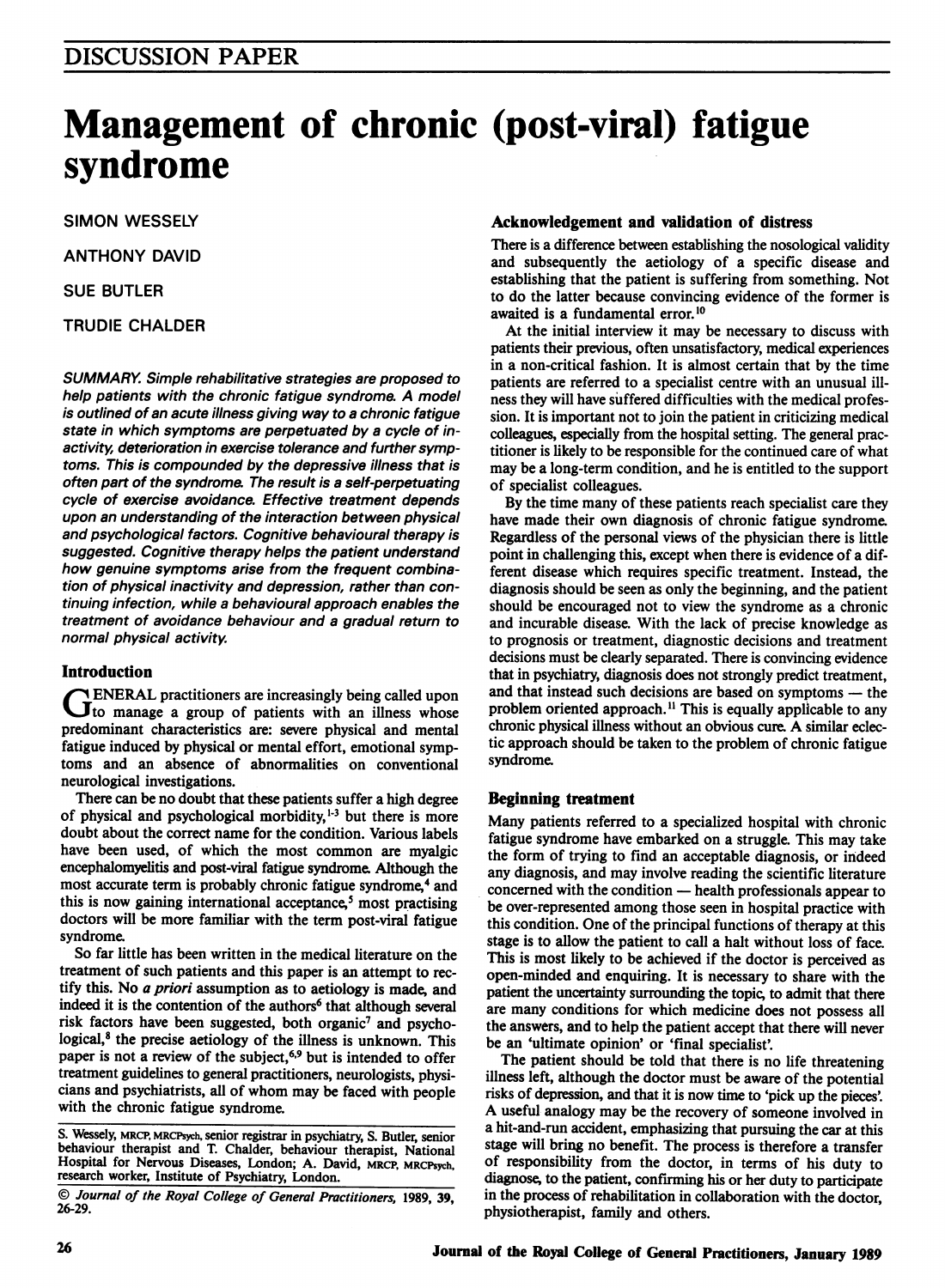It is essential to agree jointly on an acceptable model, because people need to understand their illness. The cognitive behavioural model described in the next section can explain the continuation of symptoms in many patients.

#### Model of treatment

The development and persistence of chronic fatigue can be understood using a cognitive-behavioural model. This is used to explain the observed progression from the avoidance of most forms of activity during the initial acute illness, which is both necessary and adaptive, to chronic avoidance behaviours, which are maladaptive. This model has been successfully applied to chronic pain.<sup>12,13</sup> Philips<sup>12</sup> has outlined how cognitive factors may result in symptom perpetuation, and has shown that 'avoiding stimulation plays an active part in reducing the sufferer's sense of control ... and increasing his or her expectation that exposure will increase pain. These cognitive changes encourage further withdrawal from normal activities and a growing intolerance of stimulation'. This appears to be clinically relevant to the analogous problem of chronic fatigue where avoidance, with the inevitable physiological and psychological consequences, may also lead to increased sensitivity and hence further fatigue. Our model does not require the original agent to remain active to explain the continuation of symptoms.

Treatment should therefore follow broadly cognitivebehavioural lines and both aspects must be emphasized. Patients are unlikely to attempt such a programme without a valid and convincing explanation of the mechanisms underlying the development and persistence of chronic fatigue. At the beginning of treatment patients should be presented with two hypotheses.

#### The conventional view

You are ill with a poorly understood disease. Physical and mental activity should be limited in an effort to prevent further deterioration in your condition. Work, housework, childcare and physical exercise need to be avoided or approached with caution. An upsurge in symptoms should lead to further rest. This approach may help limit your symptoms until they resolve or a treatment becomes available. This is the 'conventional' view (ME Action Campaign factsheet, 1988).

#### The new approach

You have had an acute illness, probably infectious in origin, which forced you to become inactive for a period of time. Subsequently you have begun to experience fatigue on exertion and as a result you have started to limit or avoid activity of all sorts. Thus, you begin to experience symptoms whenever you attempt activities but never pursue them long enough to allow the symptoms to subside. At the same time there is a loss of tolerance to everyday activity owing to your increasing unfitness and poor cardiovascular condition. This means that you develop symptoms at increasingly lower levels of exercise, and find activities previously undertaken extremely difficult, if not impossible.

When you experience these symptoms, you have also experienced associated thoughts, such as 'If <sup>I</sup> carry on <sup>I</sup> may become worse', or 'There must be something seriously wrong with me to make me feel like this'. These symptoms are real, but unaware of their origin, you may have incorrectly attributed them to a recurrence of the original infection. This is particularly likely because the symptoms of muscle pain, breathlessness, dizziness, fatigue and others are similar to those experienced initially. This has led to a vicious circle of increasing avoidance, inactivity and fatigue.

The evidence to support this second hypothesis should be

shared with the patient. Many sufferers have been told that 'physical and mental exertion is to be avoided' (ME Action Campaign factsheet, 1988). This may be. correct in some cases, but there is as yet no way that these cases can be identified. In general such advice is counter-productive, and must be set against the following:

- the harmful effect of disuse and inactivity on muscle function, in addition to respiratory and cardiovascular performance;<sup>14</sup>

the psychological benefits of exercise on emotional disorders;<sup>15</sup>

- the adverse psychological effects of lack of exercise;<sup>16</sup>

- the deleterious psychological effects of avoidance of feared situations, as in agoraphobia;<sup>17</sup>

- recent evidence that dynamic muscle function is normal in patients with chronic fatigue syndrome, muscles being neither weak nor fatiguable.<sup>18</sup>

#### Work of treatment

All patients should have an assessment to establish the rationale behind therapy, clear-cut realistic goals that they wish to work towards and whether they accept the offer of treatment.

In the initial session it is important for the therapist and patient to discuss openly the patient's doubts and reservations. For example, the patient may often speak of the terrible effect of exercise. This is almost certainly true, and should be pre-empted by a statement, such as 'I know you have tried to exercise and ended up feeling worse'. It will be necessary to explain how reduced exercise capacity secondary to inactivity normally leads to the earlier onset of symptoms when exercise is undertaken.'9 Moreover, such symptoms will lower morale, and lead to further reduction in exercise, further reduction in exercise capacity, further symptoms and so on. It is often remarked that many sufferers from chronic fatigue syndrome are extremely fit prior to the illness - this group may be the most likely to have a substantial deterioration and to experience the most symptoms.

After the initial session patients should be able to accept the proposed model as one they can work with, even if they do not believe in it. They should also have a clear understanding of the loss of tolerance to activity and the fear-avoidance model.

Ideally a behavioural programme should be individually tailored, with agreed targets appropriate to the degree of initial disability. However, it is likely to involve the following features:

1. Regular exercise, with which the patient can feel comfortable. 2. A graded increase in exercise, involving walking, swimming and so on.

3. Encouragement of exercises such as yoga and callisthenics.

4. Gradual exposure to all avoided activity.

5. Cognitive work to break the association between increase in symptoms and stopping or avoiding the activity.

6. Further cognitive strategies involving alternative explanations for symptoms. For example, if the patient admitted to thinking 'I feel tired, <sup>I</sup> must have done too much', one might ask the patient to look for alternative explanations, such as 'I may be tired because <sup>I</sup> haven't being doing much lately'

7. No further visits to specialists or hospitals unless agreed with therapist.

8. Involvement of a co-therapist.

Treatment is likely to involve six outpatient sessions. Behavioural and symptomatic measures should be made before and after treatment, and at follow-up.

#### Self-help groups

Self-help groups can provide considerable emotional and practical support. The best self-help group is the family, and the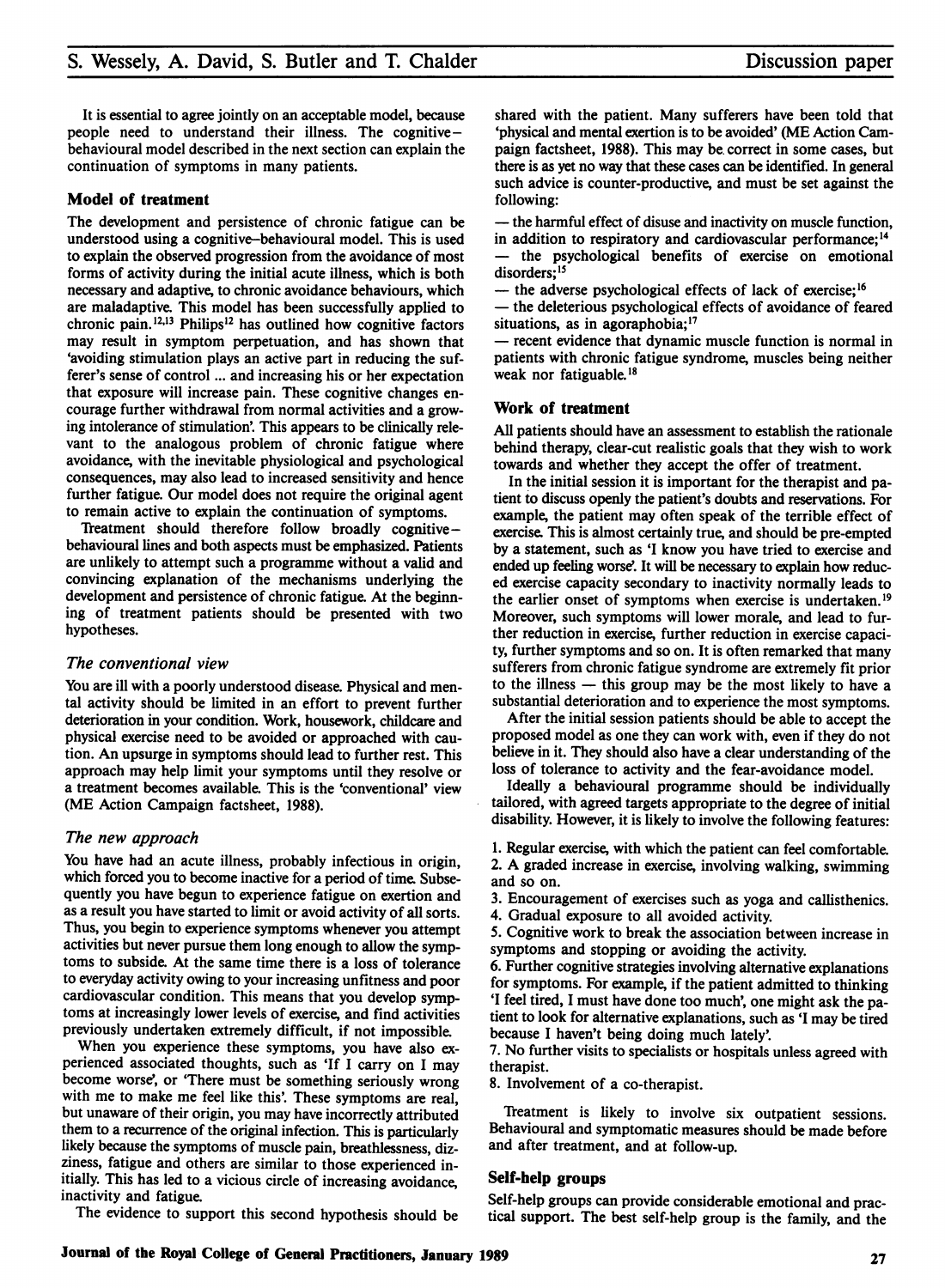spouse or partner should be involved as a co-therapist. Self-help manuals are also useful, and an informative handout should accompany the initial interview. The appendix to Edwards' article'9 is helpful, while a fuller guide, describing the therapeutic effects of exercise, is given in *Women and fatigue*.<sup>20</sup>

#### Psychological management

In addition to fatigue, emotional symptoms are a central feature of chronic fatigue syndrome, being variously described as 'cardinal'<sup>21</sup> or 'characteristic'.<sup>22</sup> Thus, a psychological assessment is mandatory. Patients are often wary of this, seeing it as suggesting that their illness is all in the mind. If depression is a major factor, then adequate treatment may be needed before patients can embark on the programme outlined above. Stephens has stated 'Good mental health is not a sufficient condition for initiating exercise but may well be a necessary one'.<sup>23</sup>

An important way of gathering information and helping the patient to understand his or her symptoms is to introduce the concept of stress. Any stresses occuring prior to, and during the onset of the illness should be specifically noted. This is not just a way of obtaining background details but provides useful information that may be incorporated into management.<sup>24</sup>

Any patient with a severe and potentially chronic illness, whether rheumatoid arthritis, multiple sclerosis or chronic fatigue syndrome, requires a psychotherapeutic approach. The basic features common to all supportive psychotherapies, such as appropriate reassurance, regard, ventilation of distress and acceptance of feelings, are especially applicable to chronic fatigue syndrome.

As regards formal psychotherapy, there is some rationale for avoiding insight-directed therapy, as sufferers are often already highly introspective.<sup>25</sup> Certainly, a deeper examination of earlier history may be welcomed, but can wait until the patient is able to give such details without feeling challenged.

#### Antidepressant treatment

Many people with chronic fatigue syndrome become severely depressed to the point of suicide<sup>2</sup> and may benefit from antidepressants. However, some patients need to be educated about the benefits of antidepressant therapy, especially in view of the often fragile self-esteem of the patient by the time of referral. Depending on the degree of psychological insight of the patient, this may be presented in different ways. For example, secondary depression may be seen as an almost inevitable consequence of severe disability and demoralization. It is often worth stating that depression is not a sign of weakness, but a human response to stress.

Occasionally patients may say that they cannot take drugs. Again, the problem needs to be redefined. One analogy, for example, is the claim that one can no longer eat certain foods after once getting food poisoning. However, sensitivity to side effects must be remembered, as many, such as postural hypotension, tiredness and poor concentration, are also the symptoms of the syndrome. The use of symptom checklists prior to treatment may be useful. The current adverse publicity being accorded to minor tranquillizers should be specifically mentioned to emphasize the differences between these drugs and antidepressants.

#### Other psychological symptoms

Anxiety is often part of the syndrome. Conventional treatments such as relaxation and anxiety management may all prove successful.26 Sexual problems occur in the majority of patients referred to hospital (unpublished data). They may be due to fatigue or pain affecting performance, or a diminution in libido following emotional changes. These should be inquired into, and treated as appropriate.

#### Sickness benefits

Problems have arisen regarding the status of chronic fatigue syndrome as grounds for a variety of Department of Health and Social Security payments.<sup>27</sup> Although the diagnosis is recognized by the DHSS for attendance allowances and disability payments, not all individual inspectors appear to interpret the situation similarly, once again reflecting current confusion over case definition. At present individual cases should be treated on their merits, but it is reasonable to expect a patient to cooperate with treatment before being labelled as chronically disabled. The advice contained in the current factsheet of the ME Association, which tells sufferers that if they cannot walk more than 50 yards they should apply for a wheelchair, a mobility allowance and an invalid's parking permit may not be of longterm benefit to all patients.

#### Alternative therapies

Almost all patients referred to hospital with chronic fatigue syndrome will have tried a variety of 'alternative' therapies (unpublished data). The clinician may be asked for advice, or even for further addresses. The patients' faith in treatments which may be beneficial to specific individuals should not be undermined but not all such therapies can be given approval. For example, <sup>a</sup> recent newsletter of the ME Association stated that 'The notion of allergies further alienates the patient from the illness, which exacerbates and extends it. Such ideas reinforce the view that the sufferer is merely under attack from outside elements which have nothing to do with himself or herself. There is no clinical evidence that allergies exist in anything but a small number of sufferers, and their existence may be coincidental?<sup>28</sup> Patients may be subjected to such methods as total exclusion diets, colonic lavages, chronic antibiotic therapy and removal of dental fillings. Some of these are potentially dangerous, such as severe purgation which can lead to hypokalaemia. It is a doctor's duty to protect the patient from such exploitation, which may be medically and financially harmful. The willingness to try such untested treatments should be viewed as a reflection of the patients desperate need for help.

#### Conclusion

The chronic fatigue syndrome is a complex heterogeneous syndrome about which there are few unambiguous facts regarding aetiology, and for which there is as yet no proven treatment. This paper has attempted to offer guidelines for management which take account of both the physical and psychological consequences of the condition as well as the patient's previous experience. All of these are open to empirical evaluation.

#### References

- 1. Taerk G, Toner B, Salit I, et al. Depression in patients with neuromyasthenia (benign myalgic encephalomyelitis). Int J Psychiatry Med 1987; 17: 49-56.
- 2. Ramsay A. Postviral fatigue syndrome: the saga of Royal Free disease. London: Gower, 1986.
- 3. Manu P, Matthews D, Lane T. The mental health of patients with a chief complaint of chronic fatigue: a prospective evaluation and follow-up. Arch Intern Med 1988; 148: 2213-2217.
- 4. Holmes G, Kaplan J, Gantz N, et al. Chronic fatigue syndrome: a working case definition. Ann Intern Med 1988; 108: 387-389.
- 5. Lloyd A, Wakefield D, Boughton C, Dwyer J. What is myalgic encephalomyelitis? Lancet 1988; 1: 1286-1287.
- 6. David A, Wessely S, Pelosi A. Post-viral fatigue: time for a new approach. Br Med J 1988; 296: 696-699.